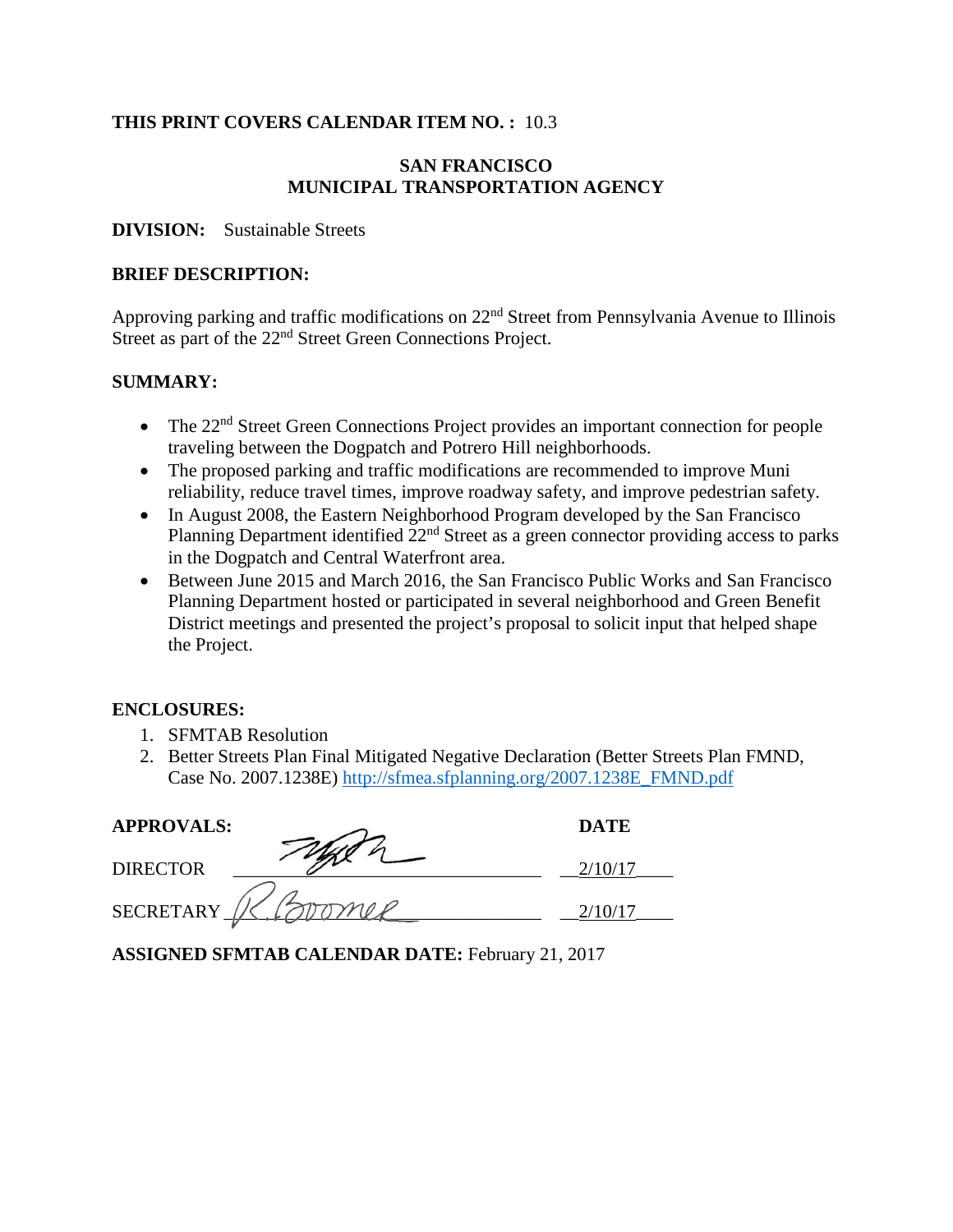# **PAGE 2.**

# **PURPOSE**

Approving parking and traffic modifications on 22nd Street from Pennsylvania Avenue to Illinois Street as part of the 22<sup>nd</sup> Street Green Connections Project.

# **STRATEGIC PLAN GOALS AND TRANSIT FIRST POLICY PRINCIPLES**

This action supports the following SFMTA Strategic Plan Goal and Objectives:

- Goal 1: Create a safer transportation experience for everyone Objective 1.3: Improve the safety of the transportation system
- Goal 2: Make transit, walking, bicycling, taxi, ridesharing and carsharing the preferred means of travel Objective 2.2: Improve transit performance Objective 2.3: Increase use of all non-private auto modes

### Transit First Principles

- 1. To ensure quality of life and economic health in San Francisco, the primary objective of the transportation system must be the safe and efficient movement of people and goods.
- 2. Public transit, including taxis and vanpools, is an economically and environmentally sound alternative to transportation by individual automobiles. Within San Francisco, travel by public transit, by bicycle and on foot must be an attractive alternative to travel by private automobile.
- 3. Decisions regarding the use of limited public street and sidewalk space shall encourage the use of public rights of way by pedestrians, bicyclists, and public transit, and shall strive to reduce traffic and improve public health and safety.
- 4. Transit priority improvements, such as designated transit lanes and streets and improved signalization, shall be made to expedite the movement of public transit vehicles (including taxis and vanpools) and to improve pedestrian safety.
- 5. Pedestrian areas shall be enhanced wherever possible to improve the safety and comfort of pedestrians and to encourage travel by foot.
- 6. Bicycling shall be promoted by encouraging safe streets for riding, convenient access to transit, bicycle lanes, and secure bicycle parking.
- 9. The ability of the City and County to reduce traffic congestion depends on the adequacy of regional public transportation. The City and County shall promote the use of regional mass transit and the continued development of an integrated, reliable, regional public transportation system.
- 10. The City and County shall encourage innovative solutions to meet public transportation needs wherever possible and where the provision of such service will not adversely affect the service provided by the Municipal Railway.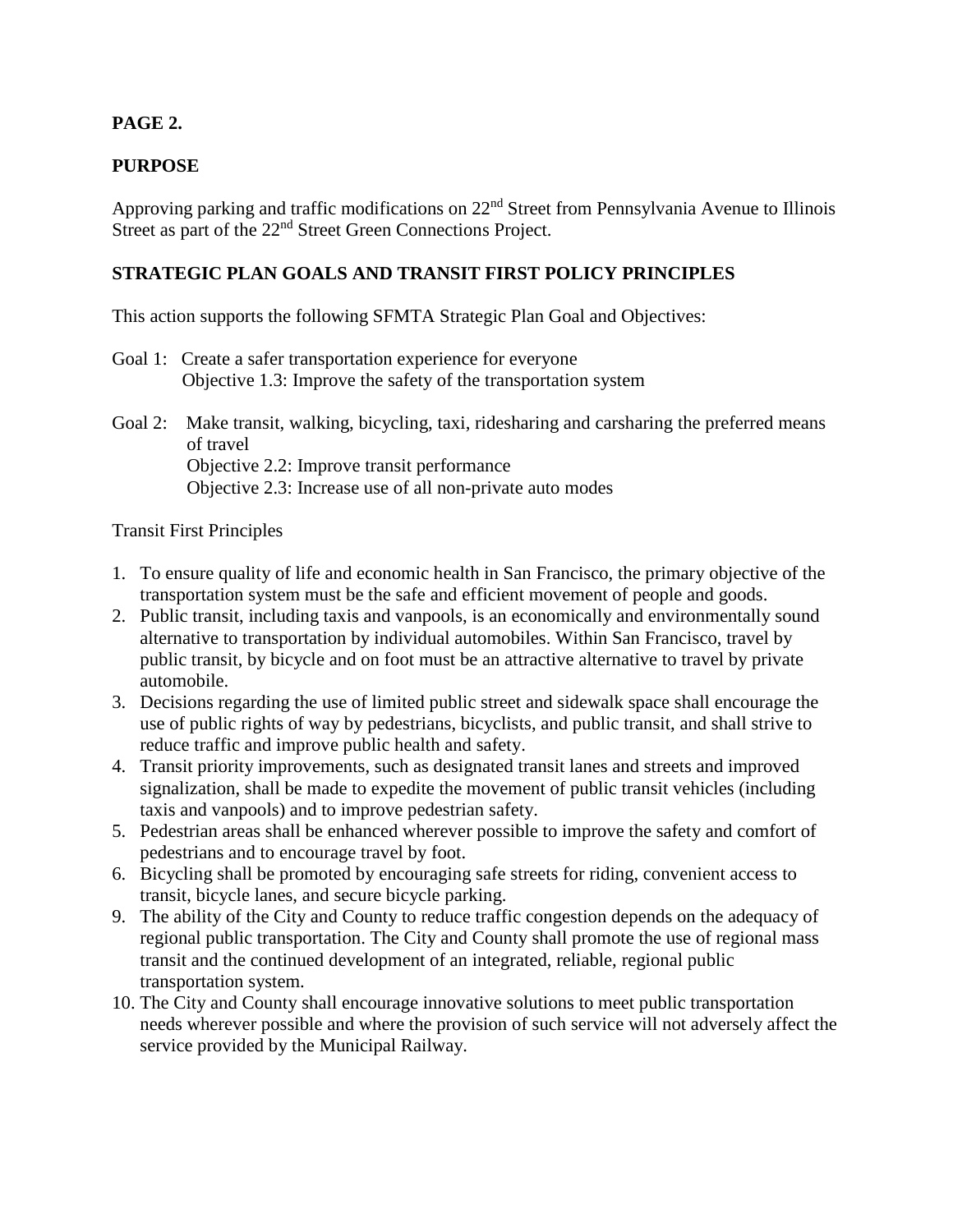## **PAGE 3.**

### **DESCRIPTION**

The 22<sup>nd</sup> Street Green Connections Project provides an important connection for people traveling between the Potrero Hill and Dogpatch neighborhoods. In August 2008, the Eastern Neighborhood Program developed by the San Francisco Planning Department identified 22<sup>nd</sup> Street as a green connector providing access to parks in the Dogpatch and Central Waterfront area. 22nd Street is a key street providing access in the Central Waterfront Area. One of the objectives of the Central Waterfront Area Plan is to create a network of green streets that connects open spaces and improves the walkability, aesthetics, and ecological sustainability of the neighborhood. Concepts for  $22<sup>nd</sup>$  Street were developed under the Dogpatch – Northwest Potrero Hill Green Benefit District Vision Plan and the 22<sup>nd</sup> Street Greening Master Plan.

In June 2015, the Public Works Team completed the conceptual design for  $22<sup>nd</sup>$  Street from Pennsylvania Avenue to Illinois Street. To improve pedestrian safety, the project proposals include corner bulb-outs to reduce the roadway crossing distance and make pedestrians waiting to cross the street more visible to approaching motorists. In addition, bulb-outs reduce the speed of motorists turning from cross streets. To improve transit reliability, the two eastbound stops near the 22<sup>nd</sup> Street Caltrain Station will be consolidated into one bus stop. High visibility crosswalks will also be painted to make pedestrian crossings more visible to motorists. The walking experience would also be improved with pedestrian scale lighting, new trees, and sidewalk landscaping.

Specifically, the SFMTA proposes the following transit and pedestrian safety improvements:

A. ESTABLISH - NO PARKING ANYTIME - 22<sup>nd</sup> Street, north side, from Pennsylvania Street to 31 feet westerly (for a 6-foot wide bulb-out; removes two unmetered spaces); 22<sup>nd</sup> Street, south side, from Pennsylvania Street to 75 feet easterly (for a 6-foot wide bulb-out in rescinded bus zone); 22<sup>nd</sup> Street, north side, from Minnesota Street to 39 feet westerly (for a 6-foot wide bulb-out; removes two unmetered spaces; existing fire hydrant red zone); 22<sup>nd</sup> Street, north side, from Tennessee Street to 37 feet easterly (for a 6-foot wide bulb-out; removes one unmetered space; one existing red zone);  $22<sup>nd</sup>$  Street, south side, from Tennessee Street to 40 feet westerly (for a 6-foot wide bulb-out; removes two unmetered spaces);  $22<sup>nd</sup>$  Street, north side, from  $3<sup>rd</sup>$  Street to 28 feet westerly (for a 6-foot wide bulb-out; removes one unmetered parking space);  $22<sup>nd</sup>$  Street, south side, from  $3<sup>rd</sup>$ Street to 31 feet westerly (for a 6-foot wide bulb-out; removes two unmetered parking spaces);  $22<sup>nd</sup>$  Street, north side, from  $3<sup>rd</sup>$  Street to 40 feet easterly (for a 6-foot wide bulbout; removes two unmetered parking spaces);  $22<sup>nd</sup>$  Street, south side, from  $3<sup>rd</sup>$  Street to 25 feet easterly (for a 6-foot wide bulb-out; removes one unmetered parking space); 3<sup>rd</sup> Street, west side, from 22<sup>nd</sup> Street to 23 feet northerly (for a 6-foot wide bulb-out; removes one unmetered parking space);  $3<sup>rd</sup>$  Street, west side, from  $22<sup>nd</sup>$  Street to 23 feet southerly (for a 6-foot wide bulb-out; removes one unmetered parking space)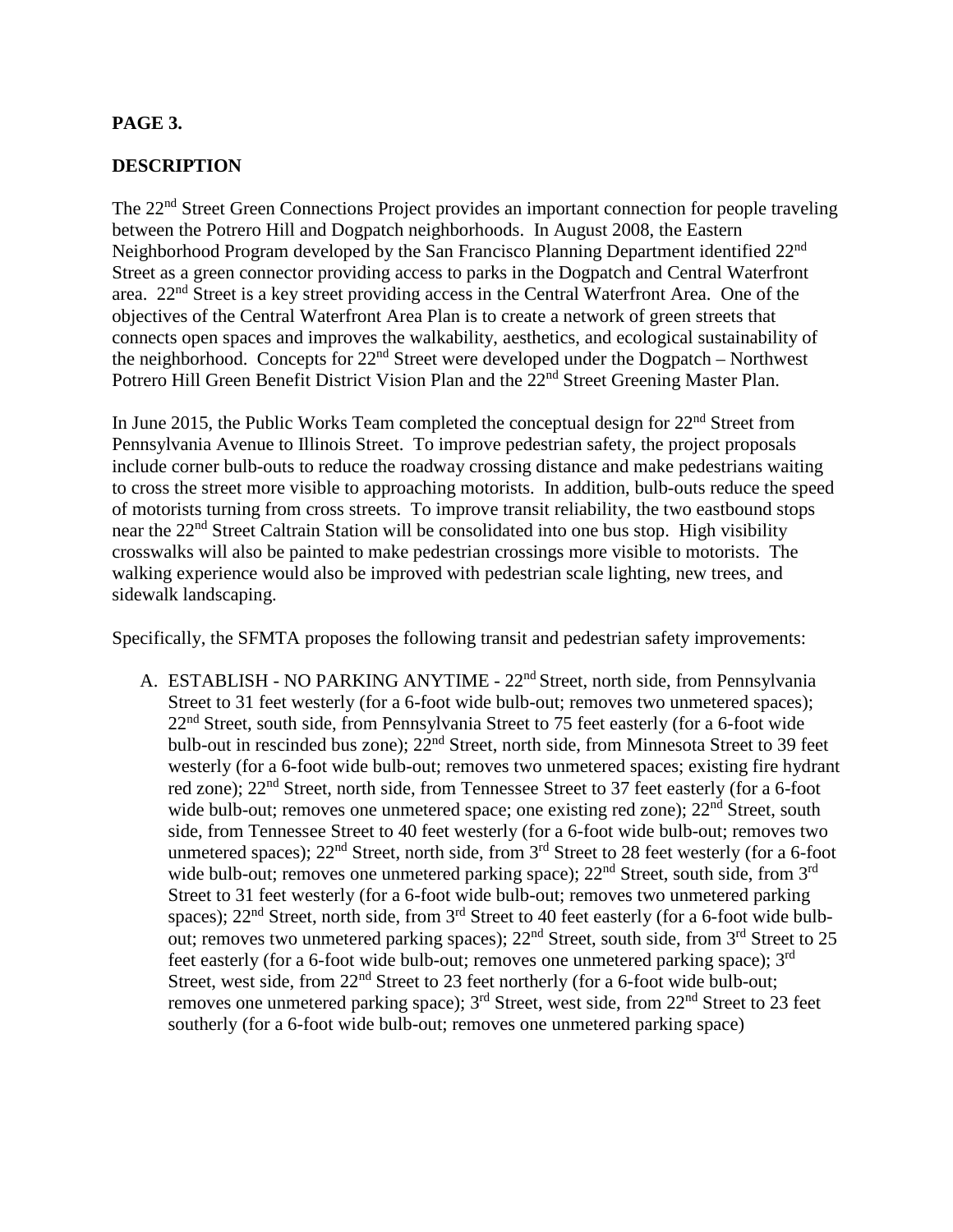# **PAGE 4.**

- B. RESCIND BUS ZONE 22<sup>nd</sup> Street, south side, from Pennsylvania Street to 100 feet easterly (restores 1 unmetered space; remaining bus zone is a bulb-out); 22<sup>nd</sup> Street, south side, from Iowa Street to 80 feet easterly (restores 4 unmetered spaces);  $22<sup>nd</sup>$  Street north side, from Iowa Street to 100 feet easterly (restores 5 unmetered spaces)
- C. ESTABLISH BUS ZONE 22nd Street, north side, from 8 feet to 88 feet west of Iowa Street (for an 80-foot long bus zone);  $22<sup>nd</sup>$  Street, south side, from 8 feet to 108 feet west of Iowa Street (for a 100-foot long bus zone)
- D. ESTABLISH BIKE ROUTE 22nd Street, eastbound and westbound, between Pennsylvania Street and Illinois Street (Class III bike facility with sharrows)
- E. RESCIND BUS FLAG STOP 22nd Street, south side, east of Minnesota Street
- F. ESTABLISH BUS FLAG STOP 22nd Street, south side, west of Minnesota Street

# **STAKEHOLDER ENGAGEMENT**

From June 2015 to March 2016, the San Francisco Public Works and San Francisco Planning Department performed extensive outreach on the proposed project. Both agencies participated in several Neighborhood and Green Benefit District meetings. Neighborhood groups included Potrero Dopgpatch Merchants' Association, Dogpatch Neighborhood Association, Potrero Boosters Neighborhood Association, and Dogpatch - Northwest Potrero Green Benefit District Board. On March 9 and March 30, 2016, the Planning Department and San Francisco Public Works held two community meetings to solicit input on the project to form the Project's proposals. The Project is supported by the community. The parking and traffic modifications were developed based on feedback from the community at the Neighborhood and Green Benefit District meetings and the March 2016 community meetings. On January 6, 2017, a public hearing was held to solicit additional feedback on the proposed parking and traffic changes. Prior to the public hearing, notices were posted on light and utility poles along  $22<sup>nd</sup>$ Street from Pennsylvania Avenue to Illinois Street. We received no additional feedback at the public hearing.

# **ALTERNATIVES CONSIDERED**

The other alternative is a "No Build: option, but this option does not improve transit operations, pedestrian comfort, or safety. As a result, SFMTA staff recommends pursuing the proposed improvements. The parking and traffic changes are the most appropriate for the improvements proposed for the project.

# **FUNDING IMPACT**

The 22<sup>nd</sup> Street Green Connections Project cost estimate is \$3.6 Million. The project is funded through Development Impact Fees and the Public Works Paving Program Budget.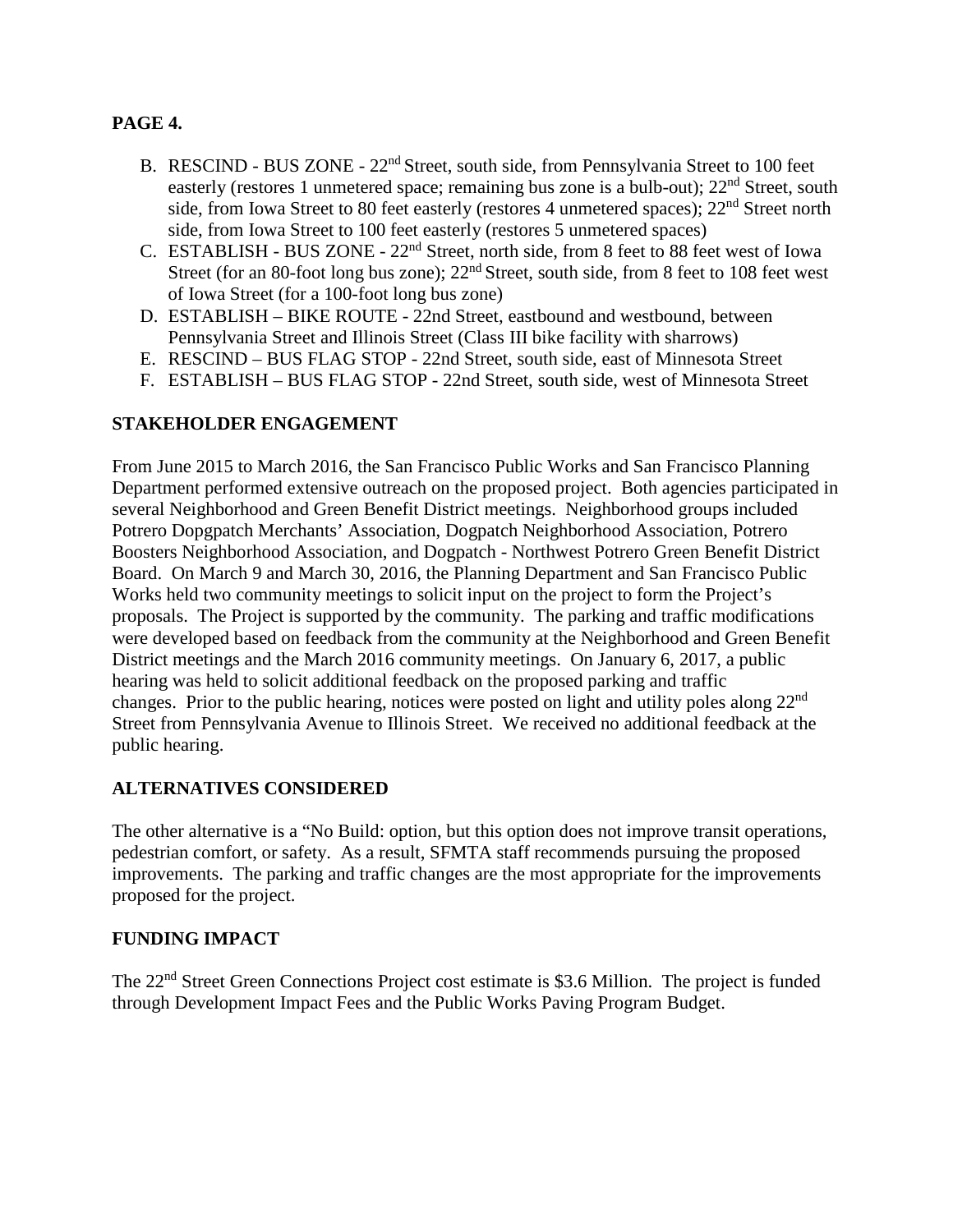# **PAGE 5.**

# **ENVIRONMENTAL REVIEW**

On February 3, 2016, the San Francisco Planning Department determined that the 22<sup>nd</sup> Street Green Connections Project is within the scope of the Better Streets Plan Final Mitigated Negative Declaration (FMND, Case No. 2007.1238E) certified by the Planning Commission on September 17, 2010, and that the proposal would not require the preparation of a subsequent negative declaration under CEQA Guidelines section 15162.

A copy of the CEQA determination is on file with the Secretary to the SFMTA Board of Directors, and may be found in the records of the Planning Department at 1650 Mission Street in San Francisco, and is incorporated herein by reference.

# **OTHER APPROVALS RECEIVED OR STILL REQUIRED**

The City Attorney has reviewed this item. No other approvals are required.

# **RECOMMENDATION**

Approving parking and traffic modifications on 22nd Street from Pennsylvania Avenue to Illinois Street as part of the 22<sup>nd</sup> Street Green Connections Project.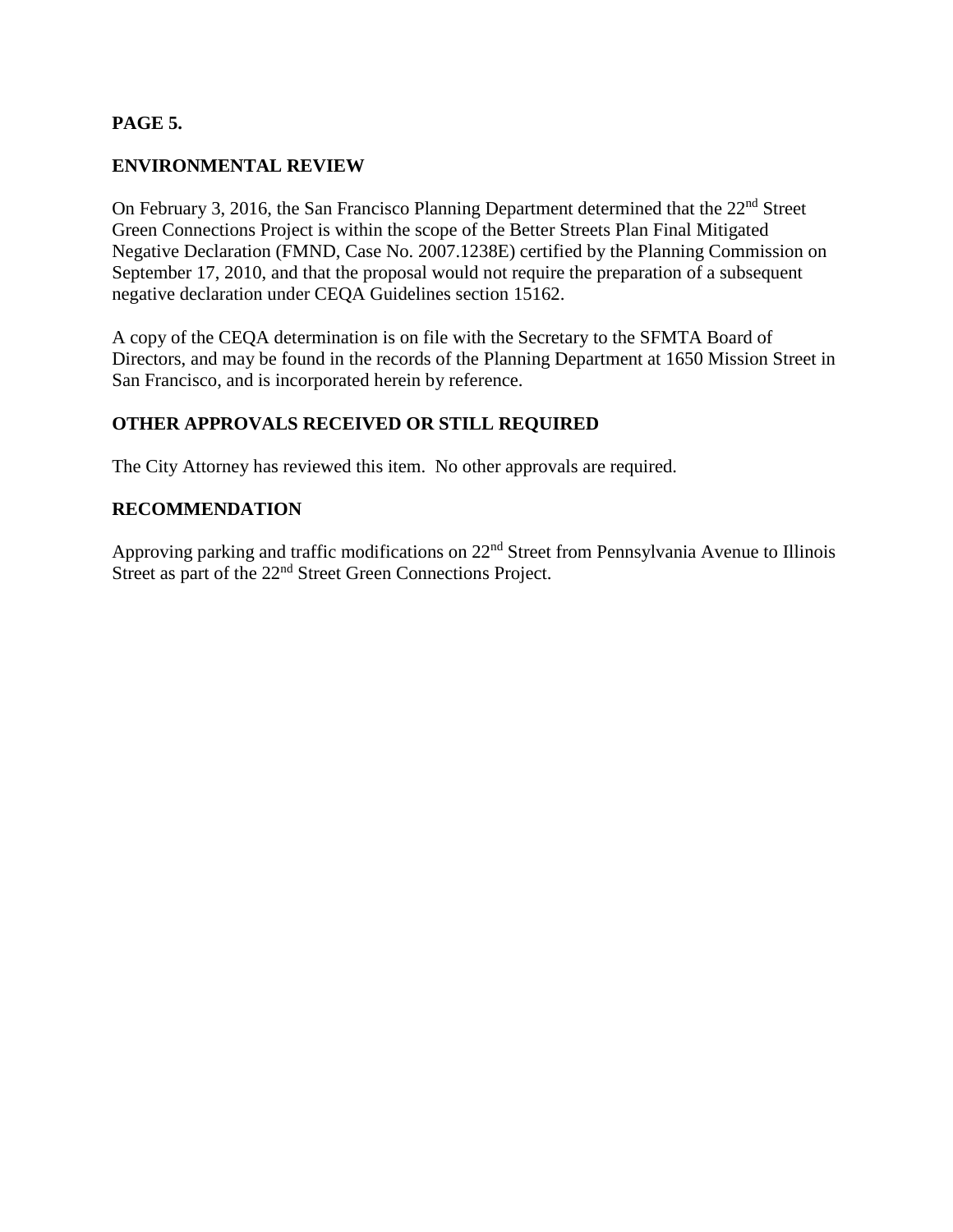#### **PAGE 6.**

## SAN FRANCISCO MUNICIPAL TRANSPORTATION AGENCY BOARD OF DIRECTORS

RESOLUTION No.

WHEREAS, The 22<sup>nd</sup> Street Green Connections Project provides an important connection for people traveling between the Potrero Hill and Dogpatch neighborhoods; and,

WHEREAS, The San Francisco Municipal Transportation Agency is committed to making San Francisco a Transit First city that prioritizes non-private automobile transportation; and,

WHEREAS, The San Francisco Municipal Transportation Agency has proposed parking and traffic modification along 22nd Street from Pennsylvania Avenue to Illinois Street as part of the 22nd Street Green Connections Project as follows:

- A. ESTABLISH NO PARKING ANYTIME 2<sup>2nd</sup> Street, north side, from Pennsylvania Street to 31 feet westerly (for a 6-foot wide bulb-out; removes two unmetered spaces); 22<sup>nd</sup> Street, south side, from Pennsylvania Street to 75 feet easterly (for a 6-foot wide bulb-out in rescinded bus zone);  $22<sup>nd</sup>$  Street, north side, from Minnesota Street to 39 feet westerly (for a 6-foot wide bulb-out; removes two unmetered spaces; existing fire hydrant red zone); 22<sup>nd</sup> Street, north side, from Tennessee Street to 37 feet easterly (for a 6-foot wide bulb-out; removes one unmetered space; one existing red zone);  $22<sup>nd</sup>$  Street, south side, from Tennessee Street to 40 feet westerly (for a 6-foot wide bulb-out; removes two unmetered spaces);  $22<sup>nd</sup>$  Street, north side, from  $3<sup>rd</sup>$  Street to 28 feet westerly (for a 6-foot wide bulb-out; removes one unmetered parking space); 22<sup>nd</sup> Street, south side, from 3<sup>rd</sup> Street to 31 feet westerly (for a 6-foot wide bulb-out; removes two unmetered parking spaces);  $22<sup>nd</sup>$  Street, north side, from  $3<sup>rd</sup>$  Street to 40 feet easterly (for a 6-foot wide bulbout; removes two unmetered parking spaces);  $22<sup>nd</sup>$  Street, south side, from  $3<sup>rd</sup>$  Street to 25 feet easterly (for a 6-foot wide bulb-out; removes one unmetered parking space);  $3<sup>rd</sup>$ Street, west side, from 22<sup>nd</sup> Street to 23 feet northerly (for a 6-foot wide bulb-out; removes one unmetered parking space); 3rd Street, west side, from 22nd Street to 23 feet southerly (for a 6-foot wide bulb-out; removes one unmetered parking space)
- B. RESCIND BUS ZONE  $2^{2nd}$  Street, south side, from Pennsylvania Street to 100 feet easterly (restores 1 unmetered space; remaining bus zone is a bulb-out);  $22<sup>nd</sup>$  Street, south side, from Iowa Street to 80 feet easterly (restores 4 unmetered spaces); 22<sup>nd</sup> Street north side, from Iowa Street to 100 feet easterly (restores 5 unmetered spaces)
- C. ESTABLISH BUS ZONE 22nd Street, north side, from 8 feet to 88 feet west of Iowa Street (for an 80-foot long bus zone);  $22<sup>nd</sup>$  Street, south side, from 8 feet to 108 feet west of Iowa Street (for a 100-foot long bus zone)
- D. ESTABLISH BIKE ROUTE 22nd Street, eastbound and westbound, between Pennsylvania Street and Illinois Street (Class III bike facility with sharrows).
- E. RESCIND BUS FLAG STOP 22nd Street, south side, east of Minnesota Street.